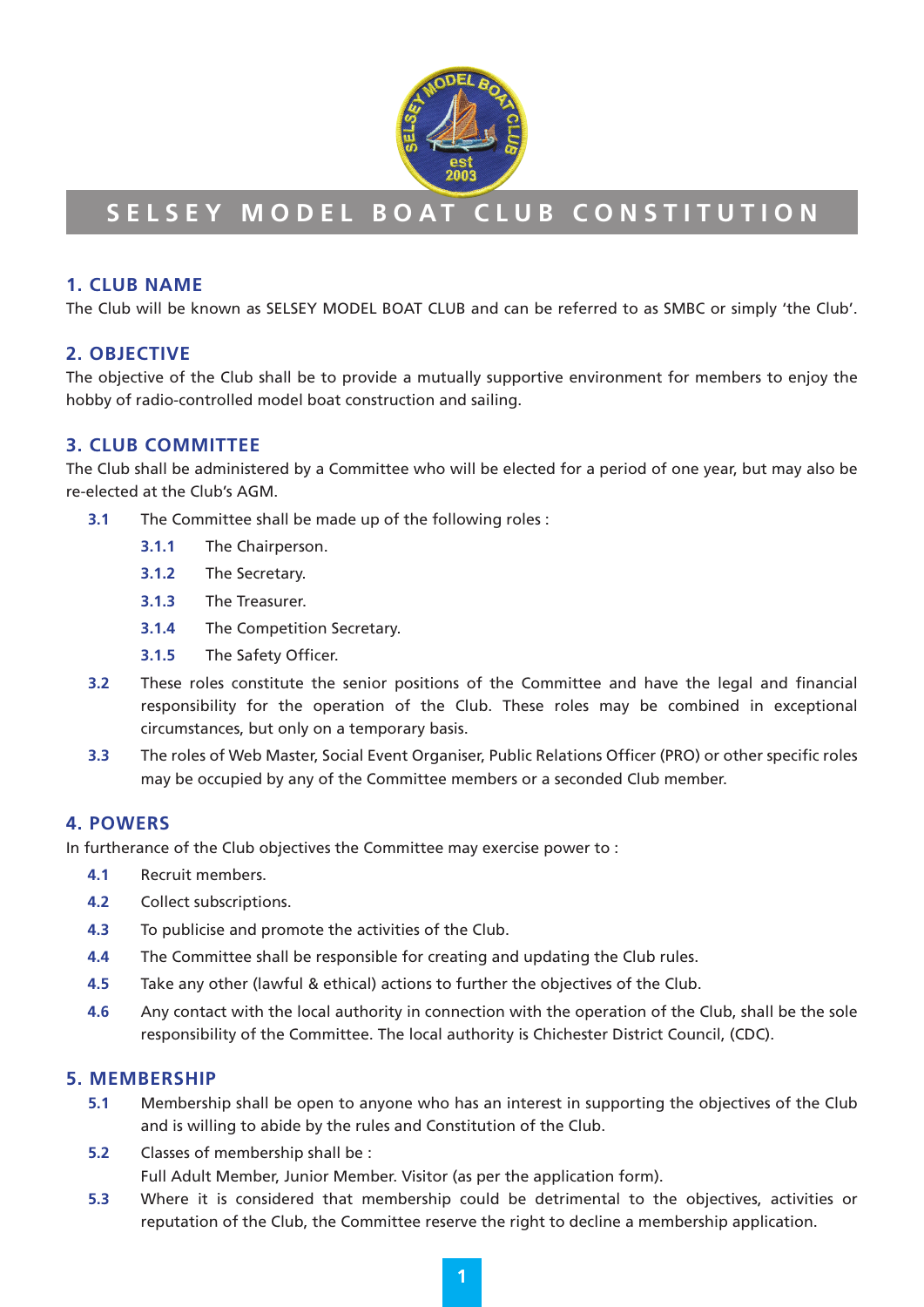# **SELSEY MODEL BOAT CLUB CONSTITUTION**

- **5.4** Should a member's actions, behaviour or conduct be detrimental to the Club, that person's membership shall be forfeited by notice in writing.
- **5.5** Any member of the Club may resign their membership at any time by writing to the Committee.

#### **6. SUBSCRIPTIONS**

- **6.1** Annual subscriptions shall be set by the Committee and announced at the AGM.
- **6.2** Payment shall fall due on the 1st March annually.
- **6.3** Any member who has not paid their subscription by the 31st March, shall be sent a written reminder by the Treasurer. If the subscription is not paid by the 30th April, the member will be deemed to have resigned from the Club.

#### **7. MEETINGS**

- **7.1** The Committee shall meet to discuss actions, monitor progress, and consider future actions, plans and activities.
- **7.2** At least three Committee members must be present for the meeting to take place.
- **7.3** A full record of the discussion/actions of the Committee shall be made and the minutes circulated to all Committee members.
- **7.4** An Annual General Meeting (AGM) shall be held at a convenient date at the beginning of March each year.
- **7.5** The AGM shall include, but not be limited to, a summary of the previous AGM and any actions arising, a report of the Club finances, a report from the Competition Secretary, to vote on the election of Committee members, a discussion of any resolutions made by Club members and to deal with any other business.
- **7.6** Voting shall be by a show of hands and a simple majority shall carry the resolution. In the event of a tied vote, the Chairman shall have the casting vote.
- **7.7** If a change of this Constitution is being considered members may vote by proxy in writing to the Secretary.
- **7.8** Should the need arise for an Extra-ordinary General Meeting, (EGM), this may be called by the Committee or at the written request of at least three (3) full members, to the Secretary stating the reasons for such a meeting. The Secretary shall arrange the EGM within 60 days of receiving the written request. Any proposed change to the Constitution must achieve at least a two-thirds majority of those voting.
- **7.9** Periodic Club meetings shall be arranged during the year to disseminate relevant information, gather the views of the members and provide talks and presentations etc. that are of interest.

#### **8. FINANCE**

- **8.1** All moneys acquired by the Club shall be paid into the Club's bank account. The account shall be in the name of the Club, see Section 1.
- **8.2** No moneys are to be invested or retained in the name of any individual member.
- **8.3** The Treasurer shall retain a small cash float for incidental expenses.
- **8.4** All funds shall be applied to the objectives of the Club and for no other purpose.
- **8.5** Access to the Club account shall be limited to the Treasurer and the Chairman only. Other Committee members may be granted access to view the account only.
- **8.6** A formal statement of account shall be presented at the AGM each year.
- **8.7** The Club's financial year shall run from the 1st March to the last day of February the following year.